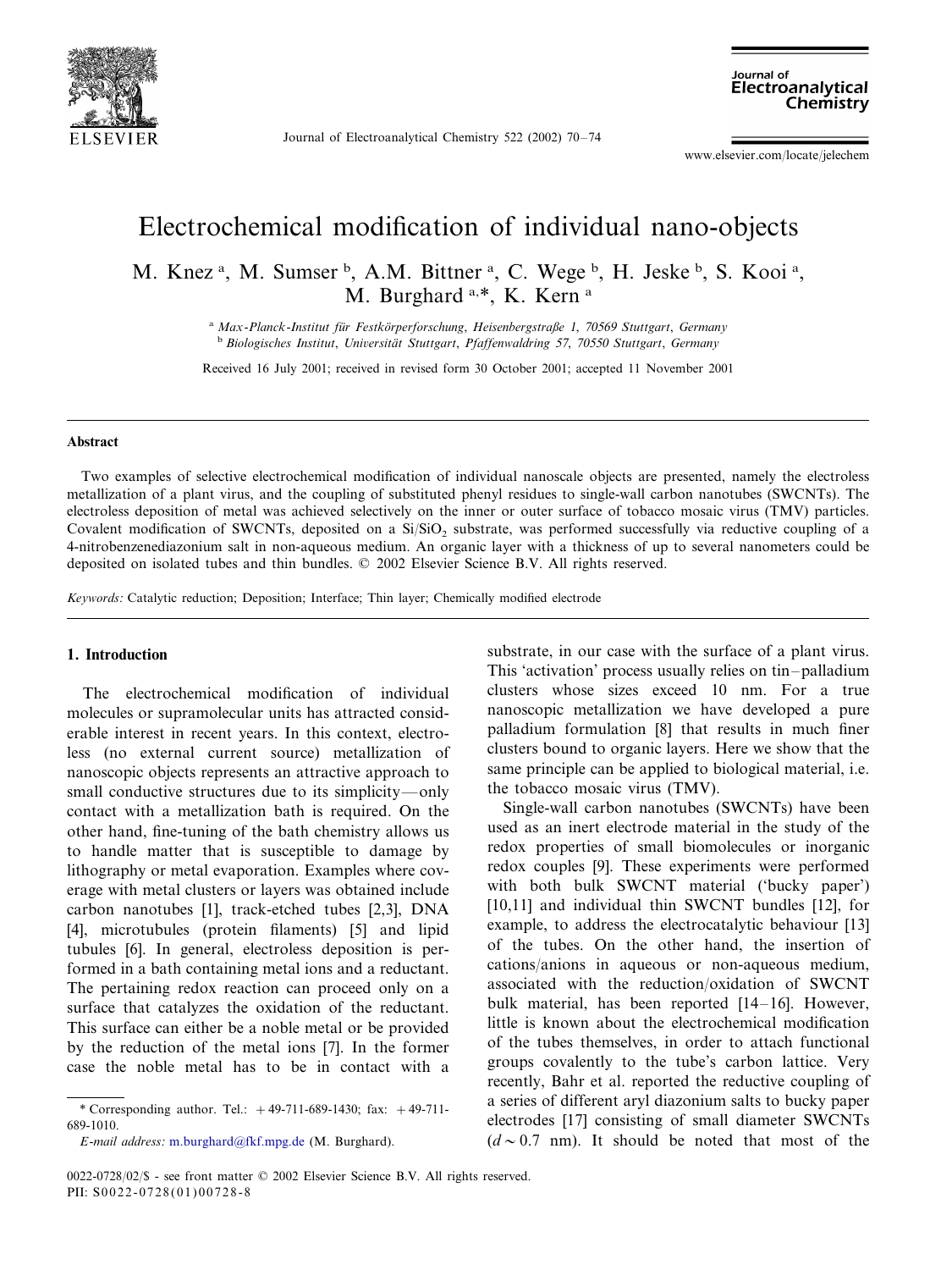above-mentioned investigations were performed on SWCNTs that were purified by oxidative treatments like refluxing in nitric acid, which are known to introduce various oxygen-containing functional groups in different amounts [18,19]. In the present contribution, we describe the electrochemical modification of individual, pristine SWCNTs/thin bundles (3–5 nm in height) with nitro-substituted phenyl groups by following the diazonium coupling scheme [20,21]. This approach was employed successfully to decorate the tubes with a layer of controllable thickness of up to several nanometers.

#### **2. Experimental**

Aqueous TMV suspensions were obtained from *Nicotiana tabacum* cv. Samsun plants infected with TMV *ulgare* [22,23]. For the Pd activation of TMV 100 μl of the virus suspension  $(0.2 \text{ mg ml}^{-1})$  were mixed with 100  $\mu$ l 3 mM Na<sub>2</sub>PdCl<sub>4</sub> and adjusted to pH 3–5.5 with HCl. After 5 min the suspension was centrifuged (4 min, 14 000*g*), and the palladium-virus pellet was washed twice with  $H_2O$ .

## <sup>2</sup>.1. *Electroless baths*

For nickel we used 12 g NiCl<sub>2</sub>·6H<sub>2</sub>O + 23 g  $NaH<sub>2</sub>PO<sub>2</sub>·H<sub>2</sub>O + 30 g Na<sub>2</sub>B<sub>4</sub>O<sub>7</sub> + 9 g glycine in 500 ml$ H<sub>2</sub>O, adjusted with NaOH to pH 9. For the silver 10  $\mu$ l virus suspension (10 mg ml<sup>-1</sup>) was mixed with 100 µl of a silver electroless bath (5 ml  $0.2\%$  AgNO<sub>3</sub> + 4.1 µl 37% HCHO); after 15 min the suspension was dialysed against a mixture of 5 ml  $6\%$  Na<sub>2</sub>CO<sub>3</sub> + 2.7 µl 37% HCHO + 100 µl 0.02% Na<sub>2</sub>S<sub>2</sub>O<sub>3</sub> (a brown colour develops); finally the suspension was treated with a mixture of 5 ml 99%  $CH_3OH + 1$  ml 99%  $CH_3COOH + 4$  ml  $H_2O$ . Each step was followed by dialysis against  $H_2O$ .

For transmission electron microscopy (TEM) we employed a Zeiss EM 10 (60 kV) and a Philips CM 200 (200 kV), and for atomic force microscopy (AFM) we used a Thermomicroscopes M5 Autoprobe equipped with PSI Ultralever cantilevers in the intermittent contact mode.



Fig. 1. TEM image of two TMVs after contrasting with  $UO<sub>2</sub>(CH<sub>3</sub>COO)$ <sub>2</sub>. The uranyl ions appear black. They outline the outer surface (thick black lining) and the inner channel (faint line).

#### <sup>2</sup>.2. *Nanotube deposition*

SWCNT material produced by the arc discharge method (Carbolex®, Lexington, USA) was dispersed in an aqueous  $(1 \text{ wt.})$  lithium lauryl sulphate solution and purified via centrifugation. The resulting suspension was deposited on a highly doped Si wafer substrate with a  $100$  nm thick thermally grown SiO<sub>2</sub> layer, which was treated before for 2 min in an 1 mM aqueous solution of 3-(aminopropyl)-triethoxysilane. After 30 min of adsorption time, the wafer surface was blown dry with a stream of argon, rinsed in ultra-pure water and dried again. A 1 nm titanium adhesion layer and 15 nm of gold–palladium were evaporated during the standard electron beam lithography procedure used to define electrode patterns on top of the randomly deposited SWCNTs. The titanium layer is crucial to prevent the electrodes from peeling of the  $SiO<sub>2</sub>$  surface when a potential is applied to them in electrolyte solution. To control the potential applied in the electrochemical experiments, a Solartron 1285 potentiostat was employed. AFM images were taken with a Digital Instruments Nanoscope IIIA microscope operated in tapping mode, using commercial silicon cantilevers.

## **3. Electroless metal deposition onto and into tobacco mosaic viruses**

TMV is a 300 nm long supramolecular tube comprised of a RNA strand and 2130 identical coat proteins. The inner channel (4 nm diameter) as well as the outer protein surface provide substrates for adsorptive and electroless processes.

Fig. 1 shows a TEM image of TMV after treatment with  $UO<sub>2</sub>(CH<sub>3</sub>COO)$ , for better contrast. The uranyl ions appear black; they bind to the protein as well as RNA and thus aid in visualizing the inner channel and outer surface. Albeit the dispersion of the ions is very good we cannot use this method for electroless deposition since the uranyl ions have a very negative Nernst potential; during their reduction the proteins and the RNA would be damaged.

We developed a special variant of the  $Pd^{2+}$  activation procedure used for electroless deposition. The rather low pH  $(3-5.5)$ , but especially the exclusive use of freshly dissolved palladate ensure that very little polycondensation occurs [8]; otherwise the unwanted rather large poly(hydroxo-aquo-palladium(II)) would form. After centrifugation and washing the viruses are resuspended in water or in an electroless deposition bath.

Fig. 2 presents two microscopic images of viruses after treatment with an electroless nickel bath depositing Ni(P). From the general appearance of the TEM micrograph (Fig. 2A) and the intermittent contact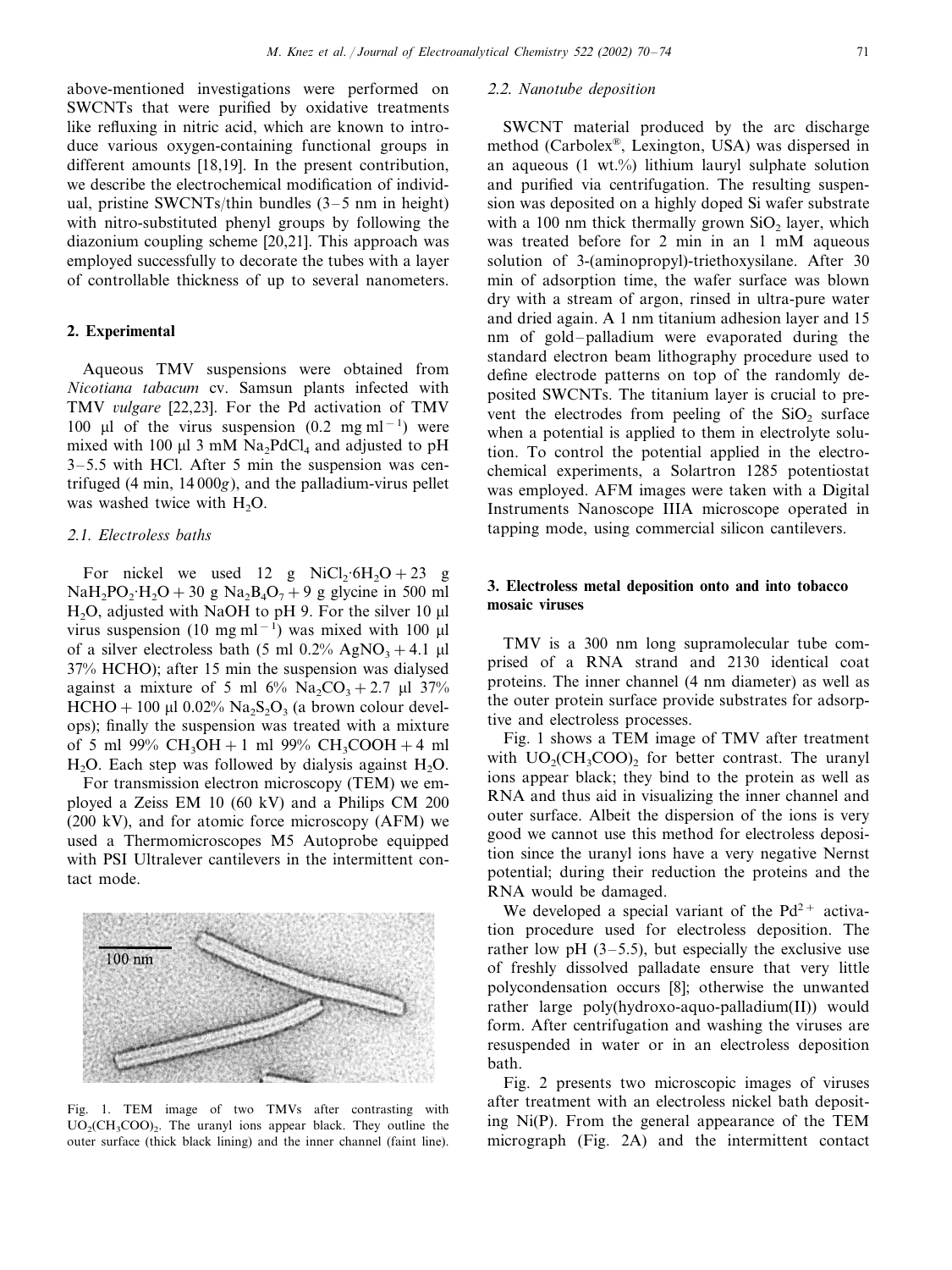

Fig. 2. (A) TEM image of TMV after activation with  $Pd^{2+}$  and electroless deposition of Ni(P) from a  $H_2PO_2^-$  bath; (B) intermittent contact AFM image of TMV after the same treatment and adsorption on mica.



Fig. 3. TEM image of TMV after adsorption of  $Ag^+$  and reduction with formaldehyde.

AFM image (Fig. 2B), we infer that the protein structure of the virus has been preserved, despite the presence of a reducing substance  $(H_2PO_2^-)$ . Note that the pH of the bath is compatible with the stability range of TMV ( $\sim$  2.5 to  $\sim$  9.0). The majority of the viruses is metallized. Surprisingly the Ni-rich black spots are in almost all metallized TMVs found in the channel region. In the AFM image some of the viruses show bright spots that correspond to locally increased heights. The presence of black spots in the TEM image and of increased heights in the AFM image, both only observed after the nickel deposition, support an interpretation as Ni(P) clusters. Hence the Pd activation and the Ni(P) deposition on the Pd are rather facile inside the channel. This suggests that the RNA, and not the proteins, forms a complex with  $Pd^{2+}$ . After the reduction to Pd clusters, at least some clusters remain inside the channel.

Fig. 3 shows a TMV after the three-step silver treatment (see Section 2). The presence of the black silver clusters proves that silver is its own activator. All TMVs are metallized. However,  $Ag^+$  appears to favour binding to the exterior surface, and silver is never deposited inside the channel. A basis of an interpretation for the selective metallization is the presence of chemical groups on the outer surface that favour binding to  $Ag^+$ . The most likely candidates would be the outermost amino acids that are terminated by a carboxylate group. The latter have a high affinity for  $Ag^+$ .

A decisive factor for the metallization mechanisms should be kinetic limitations. For example, the single thiol group (per protein), a cystein moiety, could easily bind  $Pd^{2+}$ , but it is located deep inside the protein, while the RNA is quite accessible—only a rather flexible loop of several amino acids is located between the RNA and the central channel. We generally expect that those metal ions that form complexes with carboxylic acids (e.g.  $Ag^+$ ) bind in a fast reaction to the terminal carboxylic acid group at the outer TMV surface. Whenever this reaction is slow, metal complexes such as  $PdCl_{4-n}(H_2O)_n^{n-2}$  can diffuse into the central channel where RNA and protein offer a range of nitrogen-containing ligands that can substitute  $Cl^-$  and  $H_2O$ . Metal ions like  $Pd^{2+}$  are weakly bound to the outside and can thus be removed by washing with water.

# **4. Electrochemical modification of individual nanotubes**/**thin bundles via reductive coupling of diazonium salts**

The reduction of a 4-nitrobenzenediazonium salt was used to attach 4-nitrophenyl groups covalently to SWC-NTs deposited on a  $Si/SiO<sub>2</sub>$  substrate. The reduction of the 4-nitrobenzenediazonium cation, as illustrated by the reaction scheme in Fig. 4, produces a radical species at or near the SWCNT surface. The radical can then attack the tubes, forming a covalent bond to the carbon lattice.

The electrochemical modification is carried out in a mini-electrochemical cell with platinum counter and (pseudo-)reference electrodes. A probe needle is used to make contact with one of the Au/Pd bonding pads on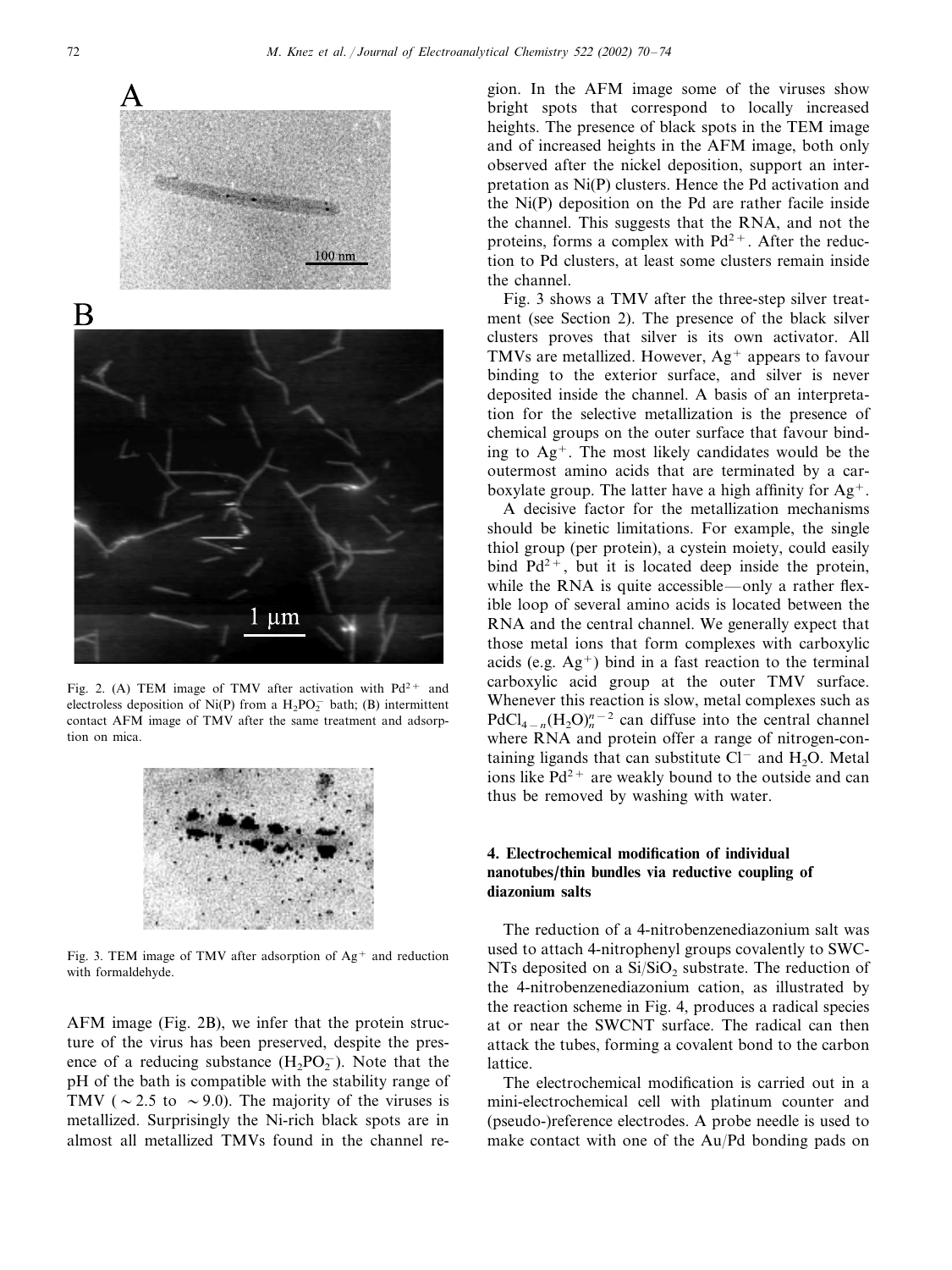the substrate, and allows the application of an electric potential to the electrode and therefore to any SWC-NTs underneath the electrode. Fig. 5A displays an AFM image of a typical electrode structure used, showing several SWCNTs/thin bundles contacted below the four electrode lines. The redox behaviour of 4-nitroben-



Fig. 4. Reaction scheme for diazonium salt coupling to functionalize single-wall carbon nanotubes.



Fig. 5. AFM images of (A) a typical electrode structure with contacted tubes used in the electrochemical modification experiments; (B) contacted SWCNTs before reductive coupling, and (C) the same SWCNTs after electrochemical modification with 4-nitrophenyl groups by application of −1.3 V vs. Pt for 30 s to the left side electrode. The portions of the SWCNTs not covered by the Au/Pd electrode line are noticeably thicker due to the coating. On the right side of (B and C), the AFM height profile (along the broken line) of the upper thin bundle is displayed.